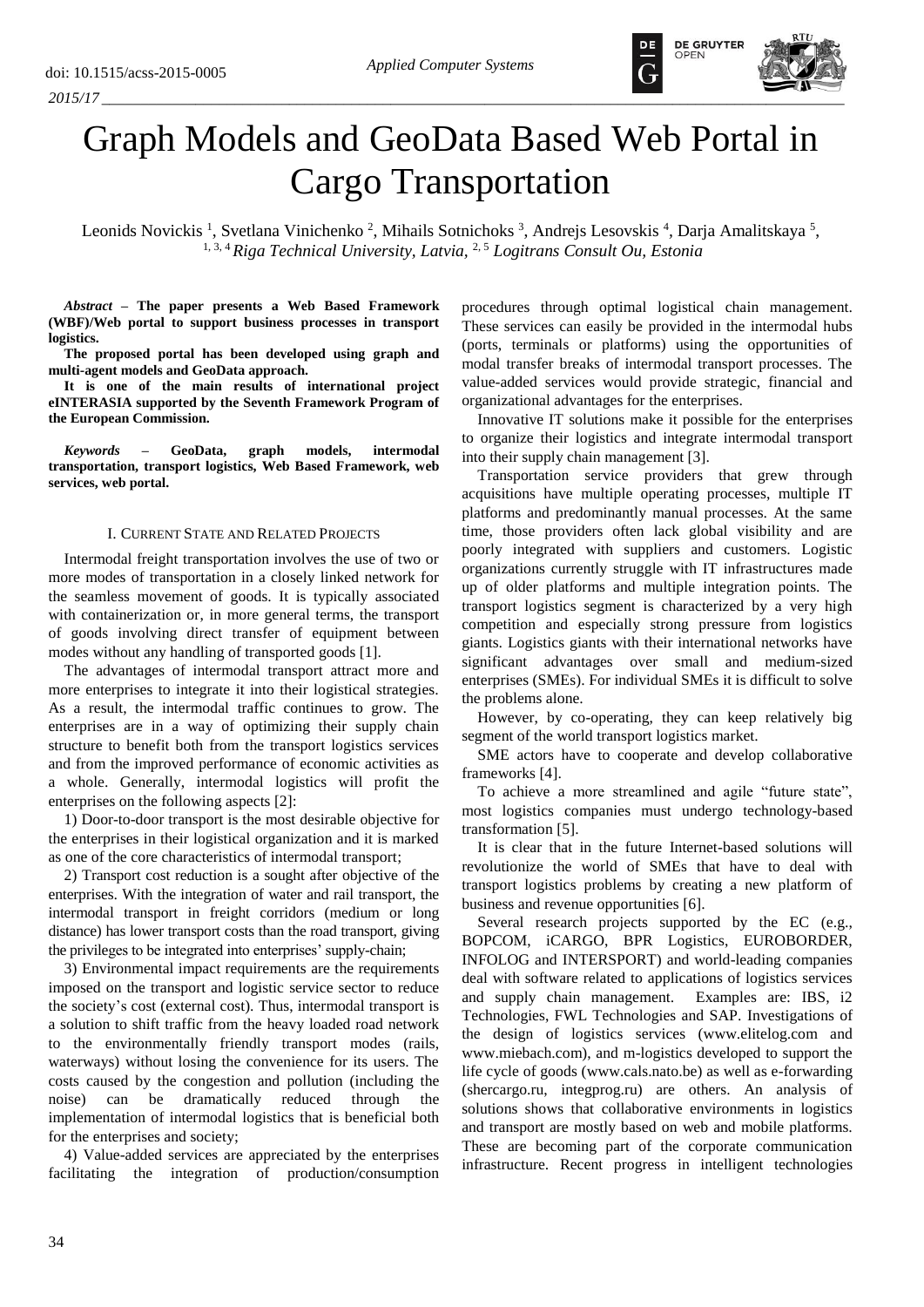(e.g., knowledge management and agent-based theory) has led to the development of so-called intelligent transport & logistics systems, i.e., the TELETRUCK system, SPHERE, DIAL, TRANSIMS, and MALT [6]–[9].

An analysis of the different approaches taken by these systems shows that the Internet-based interoperability of intelligent technologies with modelling is the most promising combination of solutions that can be used to create the next generation of intelligent business frameworks and portals for transport logistics services.

At the moment, IT-based applications in transport logistics do not use the mechanisms of united access to heterogeneous e-resources (websites, databases, portals etc.) for facilitating a business process.

The paper is devoted to the development of software demonstrator of Web-based Framework (WBF)/Web portal, using graph models, GeoData, and intelligent multi-agent model.

## II. CONCEPT AND IMPLEMENTATION

# *A. Main Functions*

The portal www.einterasia.com allows users to organize collaborative work between representatives of two target groups: Transport and Cargo (Fig. 1).



Fig. 1. Collaboration between two target groups.

For the group of cargo owners (exporters/ importers, brokers, traders) the portal enables:

- To calculate the transportation costs for cargo delivery from the place of purchase to the point of destination in accordance with INCOTERMS 2010;
- To calculate the transit time for cargo delivery to the point of destination;
- To choose the transport company that corresponds to the requirements of a cargo owner.

For companies from transport group (agents of shipping lines, railway freight agents, freight forwarders, road carriers, block train operators etc.) the portal enables:

- To involve new clients and to increase cargo turnover;
- To reduce workload of experts of a company to "a basket" offering to prospective clients rates of transportation which have already been calculated and saved in portal database, but not required and used because of some reasons;
- To increase profitability of a business using advanced Internet-based technologies;
- Apart from this, both groups of users can receive "Useful" information" about transport logistics and related areas:
	- o Services of shipping lines and block trains;
	- o Education and Training;
	- o IT and mobile solutions.

## *B. Technological Solutions*

In order to achieve these functionalities, it was necessary to expose all the available e-resources as services. The integration was implemented following the principles of Service-Oriented Architecture (SOA).

There are many standalone research Internet portals and websites, which offer different scientific and technological information. WBF combines all those e-resources in one portal. The main benefit of WBF for the users and providers is that they can have a single access point to the combined information. From a technological point of view, the main objective is to create the best communication between WBF and separate websites and portals. In connection with this, web services are used as communications – endpoints. They can be implemented using different kinds of software technologies: for example, .NET, Java, PHP and others.

On the basis of web services, API (Application Program Interface) is being developed. With the API the information transfer between separate portals/web sites and WBF can be interchanged. For the hosting of an API two alternatives will be investigated (Fig. 2):

Alternative 1: An API is integrated within WBF. In this case separate e-resources will play the role of a Client.

Alternative 2: Each e-resource (web portal) offers its own API, whereas the WBF works as a Client.

Both variants have advantages and disadvantages, which were analyzed and discussed.



Fig. 2. Two alternatives of integration.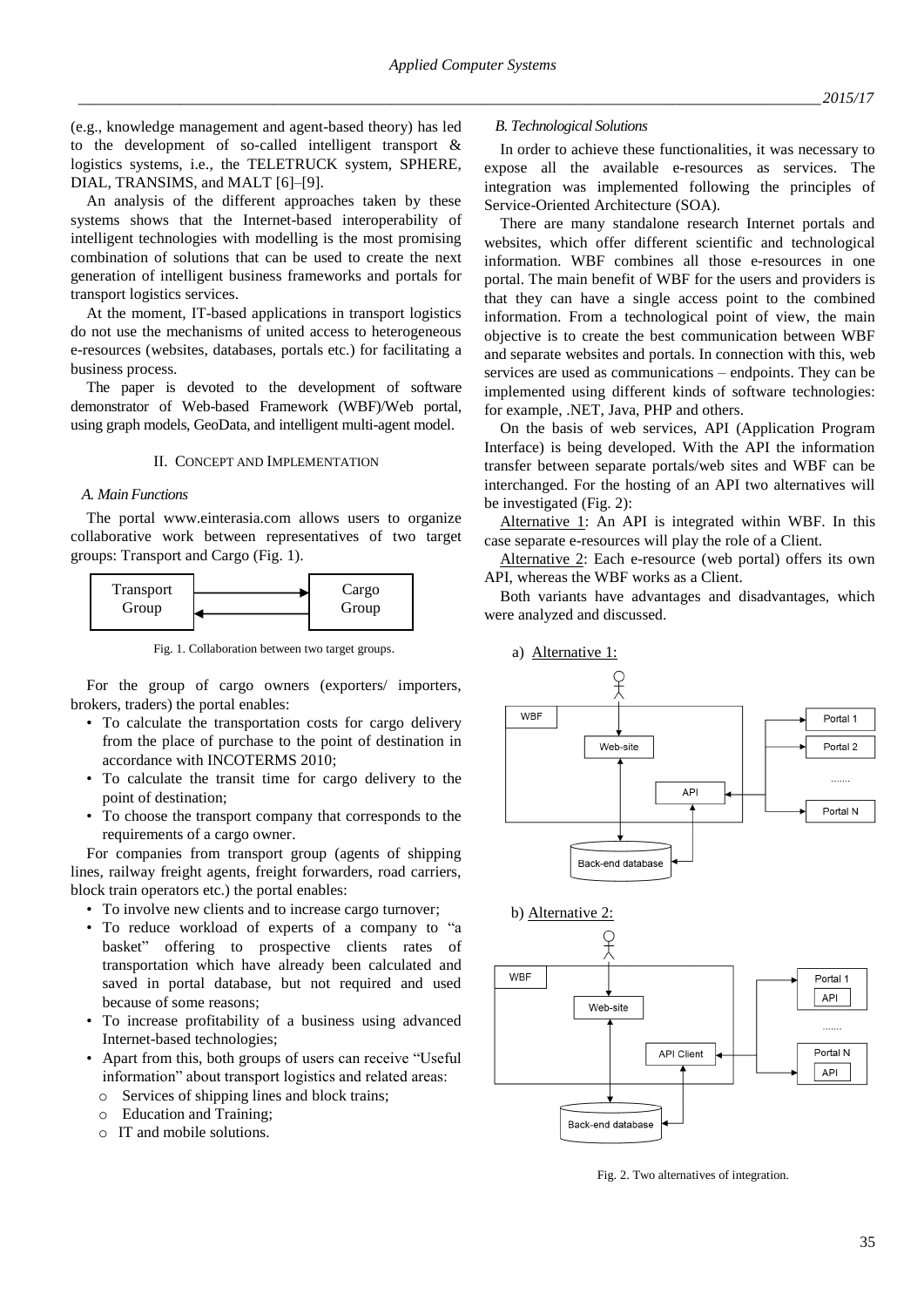# *2015/17 \_\_\_\_\_\_\_\_\_\_\_\_\_\_\_\_\_\_\_\_\_\_\_\_\_\_\_\_\_\_\_\_\_\_\_\_\_\_\_\_\_\_\_\_\_\_\_\_\_\_\_\_\_\_\_\_\_\_\_\_\_\_\_\_\_\_\_\_\_\_\_\_\_\_\_\_\_\_\_\_\_\_\_\_\_\_\_\_\_\_\_\_\_\_\_*

eINTERASIA WBF always grants access to the latest version of its software that is maintained on a dedicated server (s). A user needs only a modern web browser and an Internet access.

The 1<sup>st</sup> alternative was selected for implementation of eINTERASIA WBF.

Service-Oriented Architecture [10] is a paradigm for organizing and utilizing distributed capabilities that may be under the control of different ownership domains and implemented using various technology stacks. In general, entities (people or organizations) create capabilities to solve or support a solution for the problem they face in the course of their business. In our case, actors from cargo and transport groups collaborate to solve the problem of effective cargo transportation and increasing business profitability.

There are multiple benefits of the SOA integration approach and the most important of them is [11]: "becoming more agile".

SOA enables business partners to respond quickly to new business conditions and to develop new capabilities.

On a technical level, Web services can be implemented in various ways, for instance, "big" web services and "RESTful" web services.

"Big" web services use XML messages that follow the Simple Object Access Protocol (SOAP) standard. XML language is used to define the message architecture and message formats. A major design goal for SOAP is simplicity and extensibility [12].

REST defines a set of architectural principles by which web services can be designed. They focus on a system resources, including how resource states are addressed and transferred over HTTP by a wide range of client written in different languages [13].

After analyzing both SOAP and REST, it has been concluded that both approaches work and both have advantages and disadvantages to interfacing to web services.

In our case (enterprises level WBF), SOAP is a better choice for several reasons:

- SOAP supports different protocols and technologies, including WSDL, XSDs, WS-addressing;
- SOAP was designed to handle distributed computing environments;
- SOAP is well suited for intermediated services;
- SOAP has a large number of supporting standards for security, reliability, transactions etc.

That is why SOAP approach has been selected for WBF implementation.

SOAP web services can be successfully used to integrate new functionality and functionality from the existing systems into the portal.

One of the demonstration scenarios illustrates the use of SOAP web services to ensure portlet functionality and interportlet communications. Demonstration was based on elogmar-M/ eInterasia portal version. Weather service and corresponding portlet, which gets data about selected points of departure and arrival and shows weather forecast for them, have been tested (Fig. 3).

| eLOGMAR-M portlet<br>$\overline{a}$ |                                                         |        |              |                     |        |              |  |
|-------------------------------------|---------------------------------------------------------|--------|--------------|---------------------|--------|--------------|--|
|                                     | Couldn't find any shipping lines for the selected ports |        |              |                     |        |              |  |
|                                     | Please select the countries and ports                   |        |              |                     |        |              |  |
|                                     | Departure country                                       | Latvia | $\checkmark$ | Arrival country     | Norway | $\checkmark$ |  |
|                                     | Departure port Riga<br>Search                           |        | $\checkmark$ | Arrival port Bergen |        | Y            |  |
|                                     |                                                         |        |              |                     |        |              |  |
| <b>Exclude Logmar Weather</b>       |                                                         |        |              |                     |        |              |  |
| Riga, Latvia                        | $12.0 -$                                                |        |              |                     |        |              |  |
| Bergen, Norway 15.0                 |                                                         |        |              |                     |        |              |  |

Fig. 3. Inter-portlet communication between shipping line services and weather portlets.

Special web service was created to communicate with a railway portal and to integrate the calculation of block train freight prices into www.einterasia.com tariff calculation algorithms (Fig. 4).



Fig. 4. Sample of the use of web service.

# III. ALGORITHM OF INTERMODAL CONTAINER **TRANSPORTATION**

Web portal offers intermodal container transportation using several modes (sea, rail, or road) without any handling of the freight itself when changing the mode.

The request processing algorithm for intermodal transportation uses Google Map Web services and includes the following main steps:

1. For each departure and destination point (ports, railway stations, cities/warehouses) a portal administrator has to define the areas around them by selecting a radius and fixing it. Firstly, a portal administrator has to define GPS coordinates (Latitude – Lat., Longitude – Long.) for all points of departure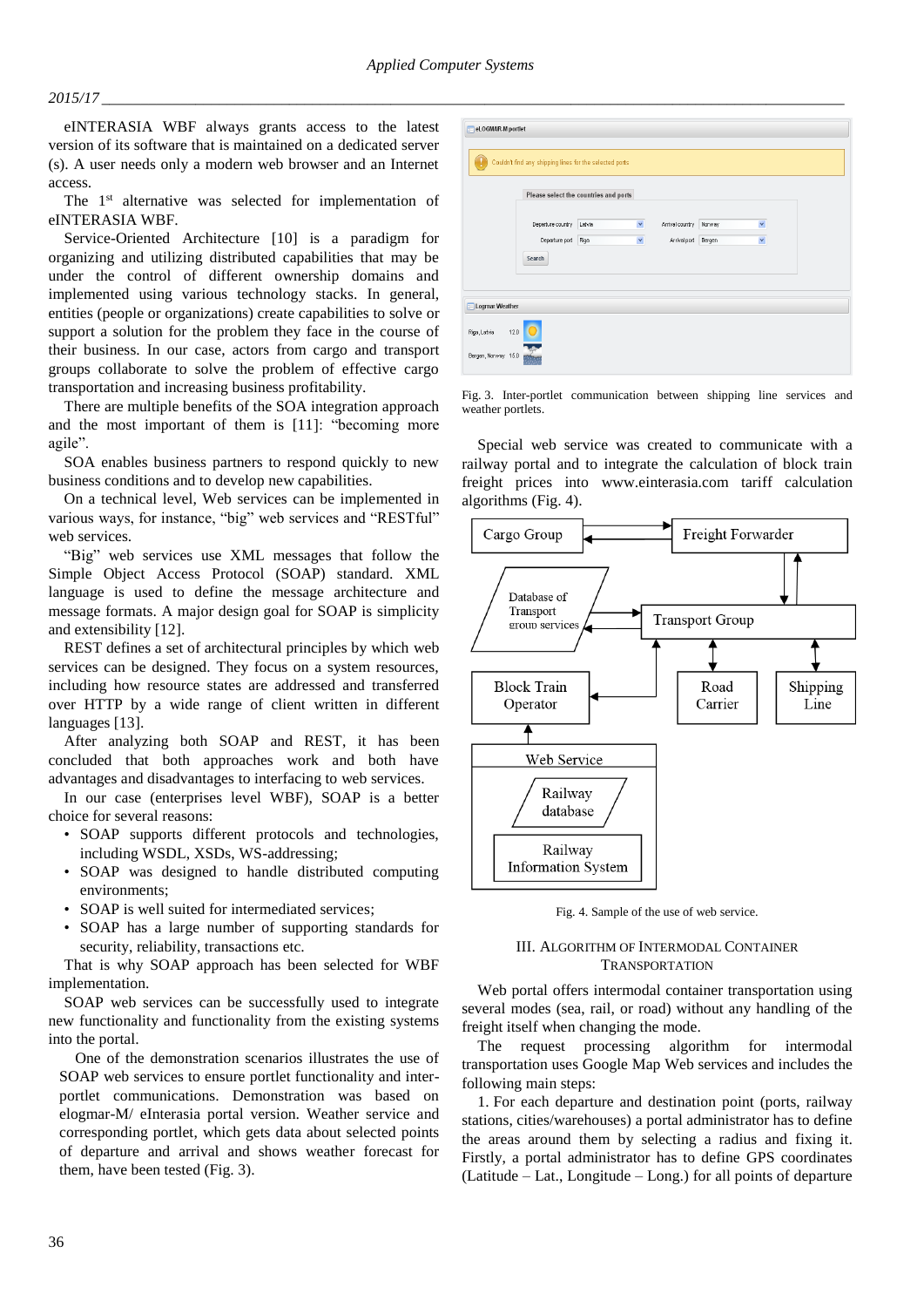and destination by clicking on the Google Map. Then he must define a radius and areas around points of departure and destination (as can be seen in Fig. 5).

2. Actors from the Transport Group using a set of interface forms enter to the portal database transportation tariffs and services for a selected freight route.

Three interface forms for direct container transportation between points of departure and destination are foreseen: seasea, rail-rail, and road-road.

3. Actors from the Cargo Group can create on-line transport request (Fig. 7) and receive data on cargo transportation rates and estimated transit time using an option "Freight cost calculation".

If corresponding request cannot be provided with just one transportation mode (sea-sea, rail-rail or road-road), a processing procedure for intermodal transportation is applied.

The procedure is based on the use of graph model of possible transportation routes between the points of departure and destination [14].

Intermodal transportation includes several services (freight route, tariff rates, expected transit time) which are connected by GPS coordinates of point of departure and destination.

Taking into account defined radius, points are united into one sector.

Each sector represents a node of route graph (Fig. 6).

4. The procedure searches for the ways on graph model between points of departure and destination defined in on-line transport request.

Restriction: nodes of a graph are included only one time in the way.

5. Total transportation rates and estimated transit time are calculated. Data of separate services are summed up.

As a result of calculations, all possible ways and their sections (lists of nodes) of transportation are presented in a table (Fig. 8).



Fig. 5. Radius and areas around points of departure and destination.



Fig. 6. Graph of intermodal transportation route (sample: Santos Tallinn/Muuga – Moscow).

#### Stage 1: Definition of transport route

|                   | <b>Departure FROM</b> | <b>Destination TO</b> |  |
|-------------------|-----------------------|-----------------------|--|
| Country           | <b>Brazil</b>         | Russia                |  |
| Point type        | Port                  | City/warehouse        |  |
| Name of point     | iantos                | Aoscow                |  |
| Zip / Postal Code |                       |                       |  |

#### Stage 2: Cargo description

**Transport Route**  $\overline{2}$ Cargo description

Fill the form carefully. Fields are required

| <b>Cargo description</b>                          |  |  |  |  |
|---------------------------------------------------|--|--|--|--|
| float glass                                       |  |  |  |  |
|                                                   |  |  |  |  |
| <b>Harmless</b>                                   |  |  |  |  |
| 20' DC                                            |  |  |  |  |
| up to 15.999<br>۰.                                |  |  |  |  |
| $\overline{2}$<br>Cargo weight in a container, kg |  |  |  |  |
| Carrier or Shipper own container                  |  |  |  |  |
|                                                   |  |  |  |  |
| <b>Terms</b>                                      |  |  |  |  |
| <b>FOB Santos</b>                                 |  |  |  |  |
|                                                   |  |  |  |  |
| <b>Basic criteria</b>                             |  |  |  |  |
| <b>Full transportation Rate</b><br>۷.             |  |  |  |  |
|                                                   |  |  |  |  |

#### step No

Fig. 7. On-line transport request.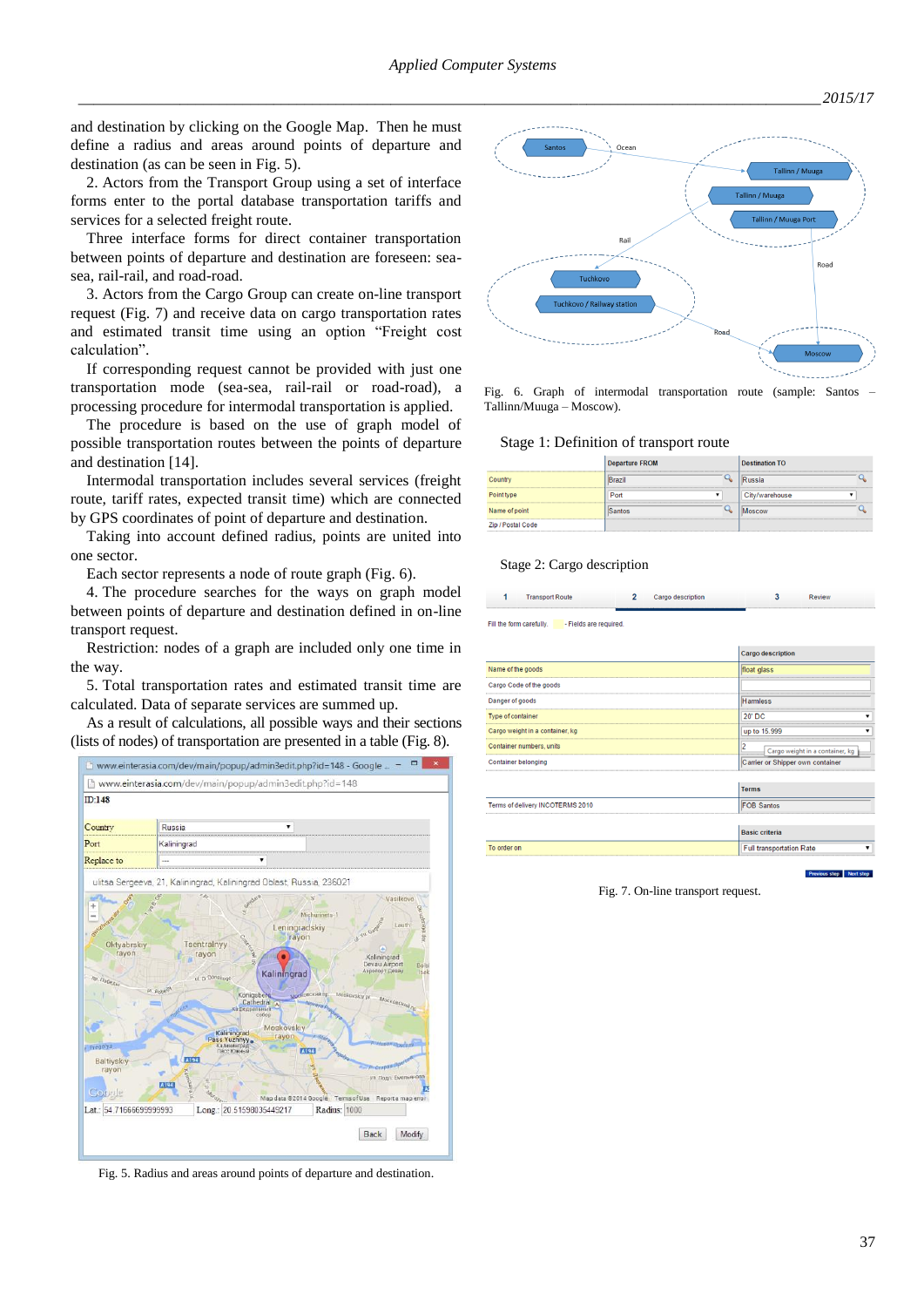| Santos $\rightarrow$ Tallinn / Muuga $\rightarrow$ Moscow |                               |                 |                                       |                           |                         |                     |             |  |
|-----------------------------------------------------------|-------------------------------|-----------------|---------------------------------------|---------------------------|-------------------------|---------------------|-------------|--|
| <b>Transport company</b>                                  | <b>Transport Route</b>        | <b>Currency</b> | Full<br><b>Transportation</b><br>Rate |                           | <b>Validity</b><br>date | Expected<br>transit | <b>Type</b> |  |
|                                                           |                               |                 | One<br>container                      | Cargo <sup>'</sup><br>LOT |                         | time.<br>days       |             |  |
| Forwarder / Logistic Company 1002                         | Santos - Tallinn / Muuga      | <b>USD</b>      | 1889                                  | 3778                      | 10.03.2015              | 28                  | Ocean       |  |
| Forwarder / Logistic Company 1002                         | Tallinn / Muuga Port - Moscow | <b>EUR</b>      | 1450                                  | 2900                      | 31.03.2015              | 3                   | Road        |  |
|                                                           |                               | Total USD:      | 3519                                  | 7038                      |                         | 31                  |             |  |

| Santos $\rightarrow$ Tallinn / Muuga $\rightarrow$ Tuchkovo $\rightarrow$ Moscow |                                     |                   |                                       |              |                      |                              |             |  |
|----------------------------------------------------------------------------------|-------------------------------------|-------------------|---------------------------------------|--------------|----------------------|------------------------------|-------------|--|
| <b>Transport company</b>                                                         | <b>Transport Route</b>              | Currency          | <b>Full</b><br>Transportation<br>Rate |              | <b>Validity date</b> | Expected<br>transit<br>time. | <b>Type</b> |  |
|                                                                                  |                                     |                   | <b>One</b><br>container               | Cargo<br>LOT |                      | days                         |             |  |
| Forwarder / Logistic Company 1002                                                | Santos - Tallinn / Muuga            | USD               | 1889                                  | 3778         | 10.03.2015           | 28                           | Ocean       |  |
| Forwarder / Logistic Company 1002                                                | Tallinn / Muuga - Tuchkovo          | <b>EUR</b>        | 945                                   | 1890         | 30.06.2015           | 3                            | Rail        |  |
| Forwarder / Logistic Company 1002                                                | Tallinn / Muuga - Tuchkovo          | <b>EUR</b>        | 1035                                  | 2070         | 31.03.2015           | 3                            | Rail        |  |
| Forwarder / Logistic Company 1002                                                | Tuchkovo / Railway station - Moscow | <b>USD</b>        | 200                                   | 400          | 31.03.2015           | 1                            | Road        |  |
|                                                                                  |                                     | <b>Total USD:</b> | 3151                                  | 6302         |                      | 32                           |             |  |

Fig. 8. The results of processing of on-line request.

# IV. CONCLUSION

To improve the business processes in the area of transport logistics, Web-Based Collaborative Framework (web portal) has been developed (www.einterasia.com).

The web portal is based on the use of graph models of cargo transportation routes and GeoData and represents the modified version of eLOGMAR portal www.elogmar.eu [9] that was adapted to the specific needs and conditions of the target region of Central Asia [15].

Cargo auction mode in the web portal is based on a multiagent model that has already been successfully used in insurance area [16]. Cargo auction model is presented in the paper "Multi-Agent Based Cargo Auction" (the authors are J. Grundspenkis and E. Lavendelis) of the same Scientific Journal of Riga Technical University.

Therefore, in comparison with other related projects the web portal is based on synergy of several innovative components: advanced web technologies and graph and intelligent multi-agent models. The proposed approach allows extending a set of portal functions and improving the quality of provided services.

During the 1<sup>st</sup> stage of the portal validation, potential end users (volunteers) were involved in the process. They were asked to fill in a special questionnaire for the estimation of the quality of portal functional modes (to enter transportation tariffs and services, to calculate cargo transportation rates and estimated transit time, useful information in education & training and IT & Mobile solutions, cargo auction) and user interface in terms of simplicity and clarity of the portal usage. Five-point scale (1–5) has been applied: "5" – excellent, "4" – good, " $3"$  – average, " $2"$  – poor, " $1"$  – very poor.

Potential users from the EU and Central Asia were involved in the process of validation and estimation: in total 18 organizations have been presented. The results of users' feedback show that in general the quality of portal functionality as well as user interface has been estimated positively, but some remarks have been formulated:

- portal functionality (mark "5"  $60\%$ , mark "4" 40%),
- user interface (mark "5" 55%, mark "4" 45%),
- option "Cargo auction" is the most complicate mode from the point of view of user interface.

*Feedback results will be taken into account by portal developers during the 2nd stage (June–July 2015) of validation and estimation.*

The future plans include further commercialization of web portal and its exploitation in Central Asia and other regions.

## ACKNOWLEDGEMENT

The research has been partly supported by the project eINTERASIA "ICT Transfer Concept for Adaptation, Dissemination and Local Exploitation of European Research Results in Central Asian Countries", grant agreement No. 600680 of the Seventh Framework Program Theme ICT-9.10.3: International Partnership Building and Support to Dialogues for Specific International Cooperation Actions – CP-SICA-INFSO.

## **REFERENCES**

- [1] OECD Publishing, Intermodal Freight Transport: Institutional aspects, 2011.
- [2] Bontekoning, Y.M., "The importance of new-generation freight terminals for intermodal transport," 2010. <http://dx.doi.org/10.1002/atr.5670340305>
- [3] Marchal, J., Macharis, C., Zhang, Z., Pekin, E., "The Added Value of Intermodal Transport for the Logistical Organization of Enterprises: A Study on the Opportunities and Bottlenecks," [Online]. Available: http://orbi.ulg.ac.be